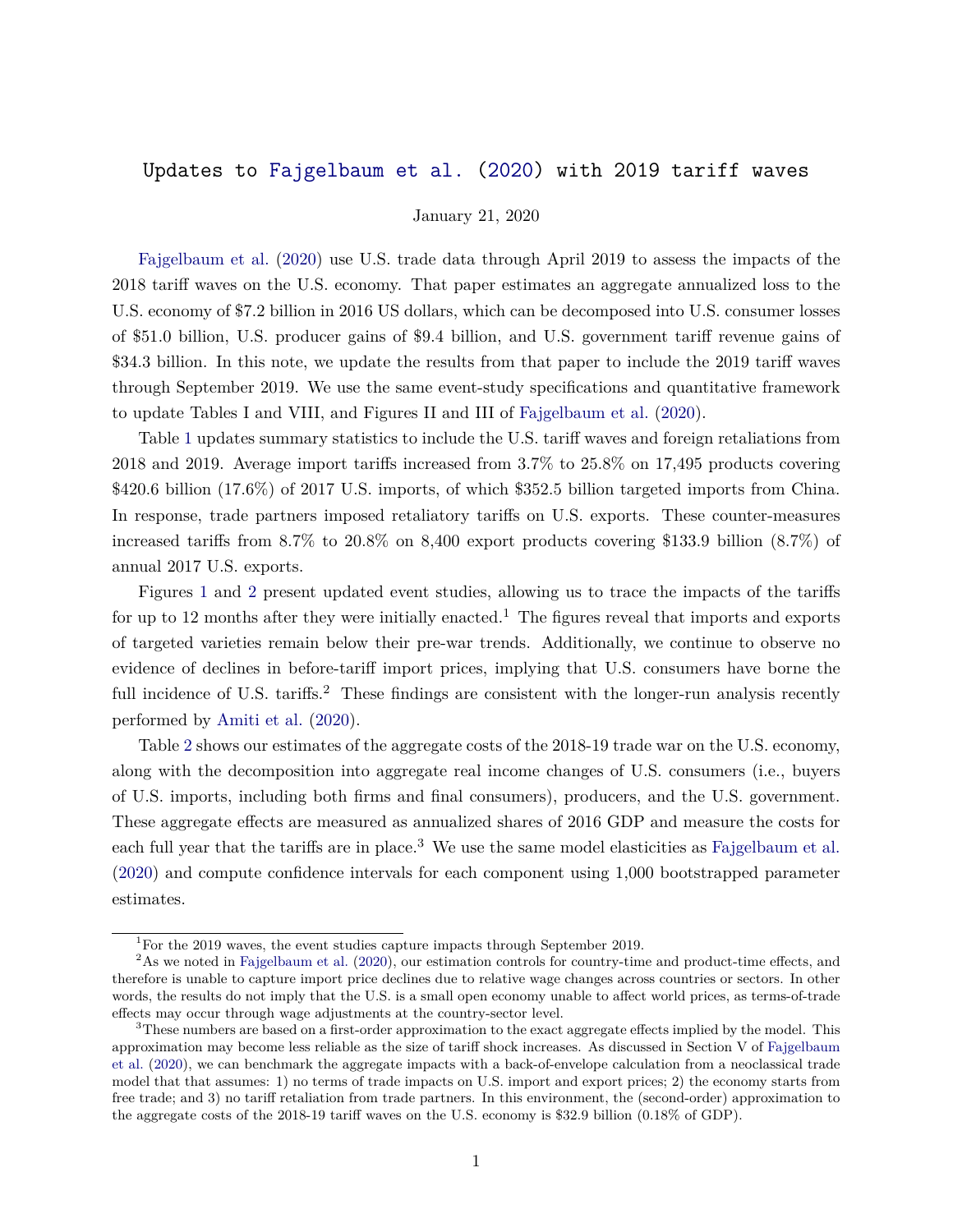The first column,  $EV^M$ , shows that buyers of U.S. imports lost in aggregate \$114 billion (0.61%) of GDP) on a 2016 annual basis. In essence, this term is the product of three terms: the import share of value-added (15.3%), the fraction of U.S. imports targeted by tariff increases (18.7%), and the average import price increase among targeted varieties  $(21.9\%)$ . The second column,  $EV^X$ , shows that U.S. domestic producers gained in aggregate \$24.3 billion (0.13% of GDP). This term depends on the export price changes implied by the general equilibrium model. The third column,  $\Delta R$ , reports tariff revenue gains of \$65 billion (0.35% of GDP). The overall impact on the U.S. economy is the sum of the three terms, shown in column 4. We estimate an aggregate annualized loss of \$24.8 billion, or 0.13% of GDP. This loss is statistically different from zero based on 90% confidence intervals.

The bottom panel reports the counterfactual impact of U.S. tariffs under an assumption that trade partners do not retaliate. As explained in [Fajgelbaum et al.](#page-1-0) [\(2020\)](#page-1-0), since the producer gains in this scenario would be larger, the aggregate loss to the U.S. economy is lower–\$16.4 billion.

## **References**

- <span id="page-1-1"></span>AMITI, M., S. J. REDDING, AND D. E. WEINSTEIN (2020): "Who's Paying for the US Tariffs? A Longer-Term Perspective," Working Paper 26610, National Bureau of Economic Research.
- <span id="page-1-0"></span>Fajgelbaum, P. D., P. K. Goldberg, P. J. Kennedy, and A. K. Khandelwal (2020): "The Return to Protectionism," *The Quarterly Journal of Economics*, 135, 1–55.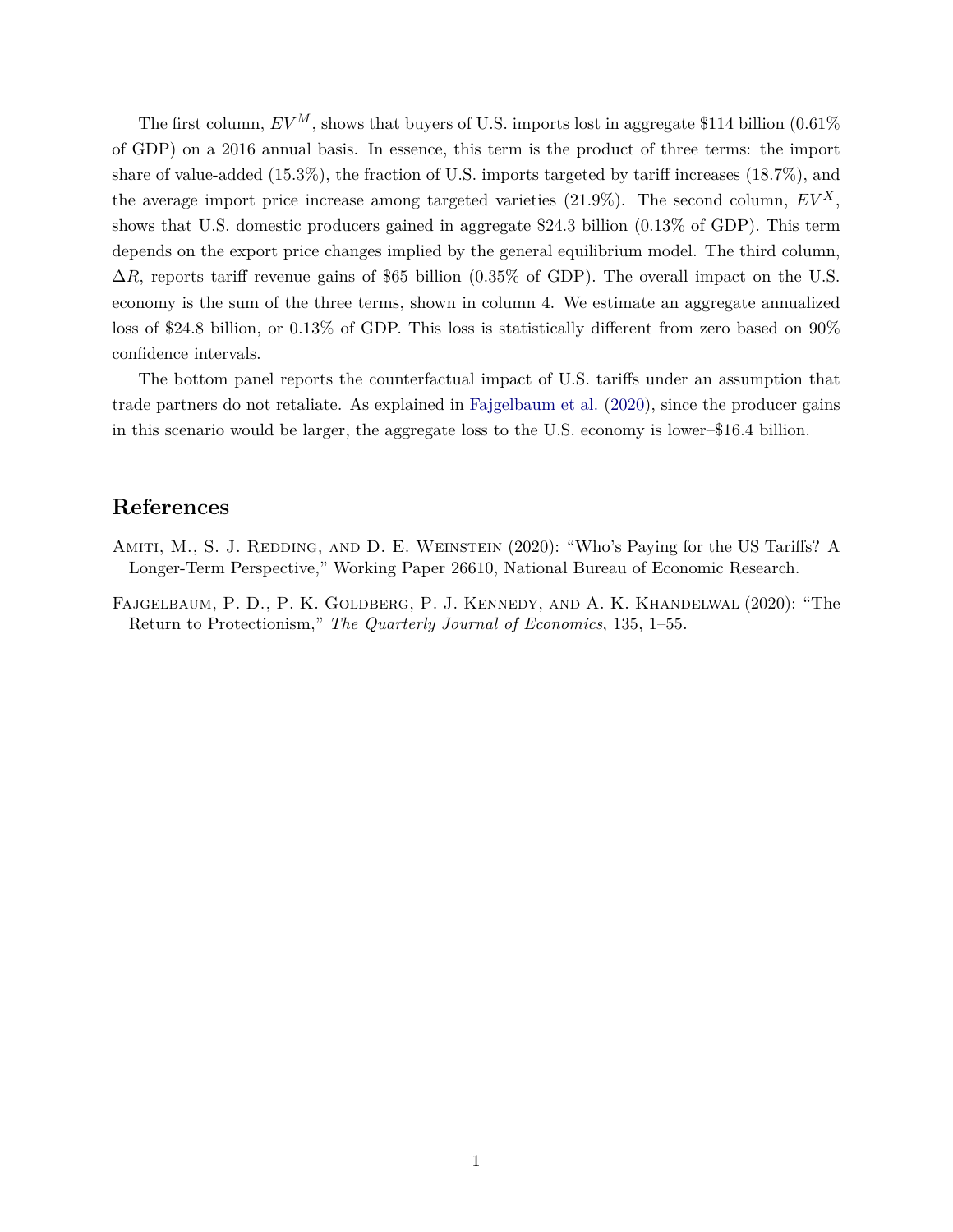<span id="page-2-0"></span>

| <b>Panel A:</b> Tariffs on U.S. Imports Enacted by U.S. |                   |              |              |          |               |             |
|---------------------------------------------------------|-------------------|--------------|--------------|----------|---------------|-------------|
| Tariff Wave                                             | Date Enacted      | Products     | 2017 Imports |          | Tariff $(\%)$ |             |
|                                                         |                   | $(\#$ HS-10) | (mil USD)    | $(\%)^*$ | 2017          | Post-War    |
| Solar Panels                                            | Feb 7, 2018       | 8            | 5,782        | $0.2\,$  | 0.0           | 30.0        |
| Washing Machines                                        | Feb 7, 2018       | 8            | 2,105        | 0.1      | 1.3           | 32.2        |
| Aluminum                                                | Mar-Jun, $2018$   | 93           | 17,685       | 0.7      | 2.0           | 12.0        |
| Iron and Steel                                          | Mar-Jun, $2018$   | 757          | 30,655       | 1.3      | 0.0           | <b>25.0</b> |
| European Union                                          | Oct 18, 2019      | 226          | 11,819       | 0.5      | 4.8           | 28.7        |
| China                                                   | Jul '18 - Sep '19 | 16,403       | 352,563      | 14.7     | 4.1           | 26.4        |
| Total                                                   |                   | 17,495       | 420,608      | 17.6     | 3.7           | 25.8        |

Table 1: The 2018-19 Trade War

**Panel B:** Retaliatory Tariffs on U.S. Exports Enacted by Trading Partners

| Retaliating Country | Date Enacted      | Products     | 2017 Exports |          | Tariff $(\%)$ |          |
|---------------------|-------------------|--------------|--------------|----------|---------------|----------|
|                     |                   | $(\#$ HS-10) | (mil USD)    | $(\%)^*$ | 2017          | Post-war |
| Mexico              | Jun 5, 2018       | 232          | 6,746        | 0.4      | 9.4           | 27.9     |
| Turkey              | Jun 21, 2018      | 248          | 1,554        | 0.1      | 8.8           | 31.6     |
| European Union      | Jun 22, 2018      | 303          | 8,244        | 0.5      | 4.4           | 28.9     |
| Canada              | Jul 1, 2018       | 325          | 17,818       | 1.2      | 2.1           | 20.2     |
| Russia              | Aug 6, 2018       | 165          | 268          | 0.0      | 5.2           | 37.2     |
| India               | Jun 16, 2019      | 65           | 1,280        | 0.1      | 13.2          | 27.5     |
| China               | Apr '18 - Sep '19 | 7,757        | 98,016       | 6.3      | 8.7           | 19.5     |
| Total               |                   | 8,400        | 133,926      | 8.7      | 7.7           | 20.8     |

*Notes*: "\*" Values indicate percentage point tariff increases. Panels display unweighted monthly HS10-country average statutory tariff rates. 2017 tariff rates computed as the annual average; 2018 tariff rates computed using data from December 2018. Total tariff rates are computed as the trade-weighted average of table row values. The denominator for import (export) share is the total 2017 annual USD value of all U.S. imports (exports). The U.S. government announced import tariffs on aluminum and steel products on March 23, 2018 but granted excemptions for Canada, Mexico, and the European Union; those exemptions were lifted on June 1, 2018. Steel tariffs on Canada and Mexico were removed on May 19, 2019. The dates of U.S. tariffs on China in 2018 are June 6, August 23, and September 23 in 2018, May 1 and September 1 in 2019. The dates of Chinese retaliations are: April 6, July 2, August 23 and September 24 in 2018, and May 1 and September 1 in 2019. See [Fajgelbaum](#page-1-0) [et al.](#page-1-0) [\(2020\)](#page-1-0) for data sources. This table does not include tariff increases on U.S. imports of Indian varieties resulting from the U.S. decision in June 2019 to terminate India's designation as a beneficiary developing nation under the Generalized System of Preferences trading program.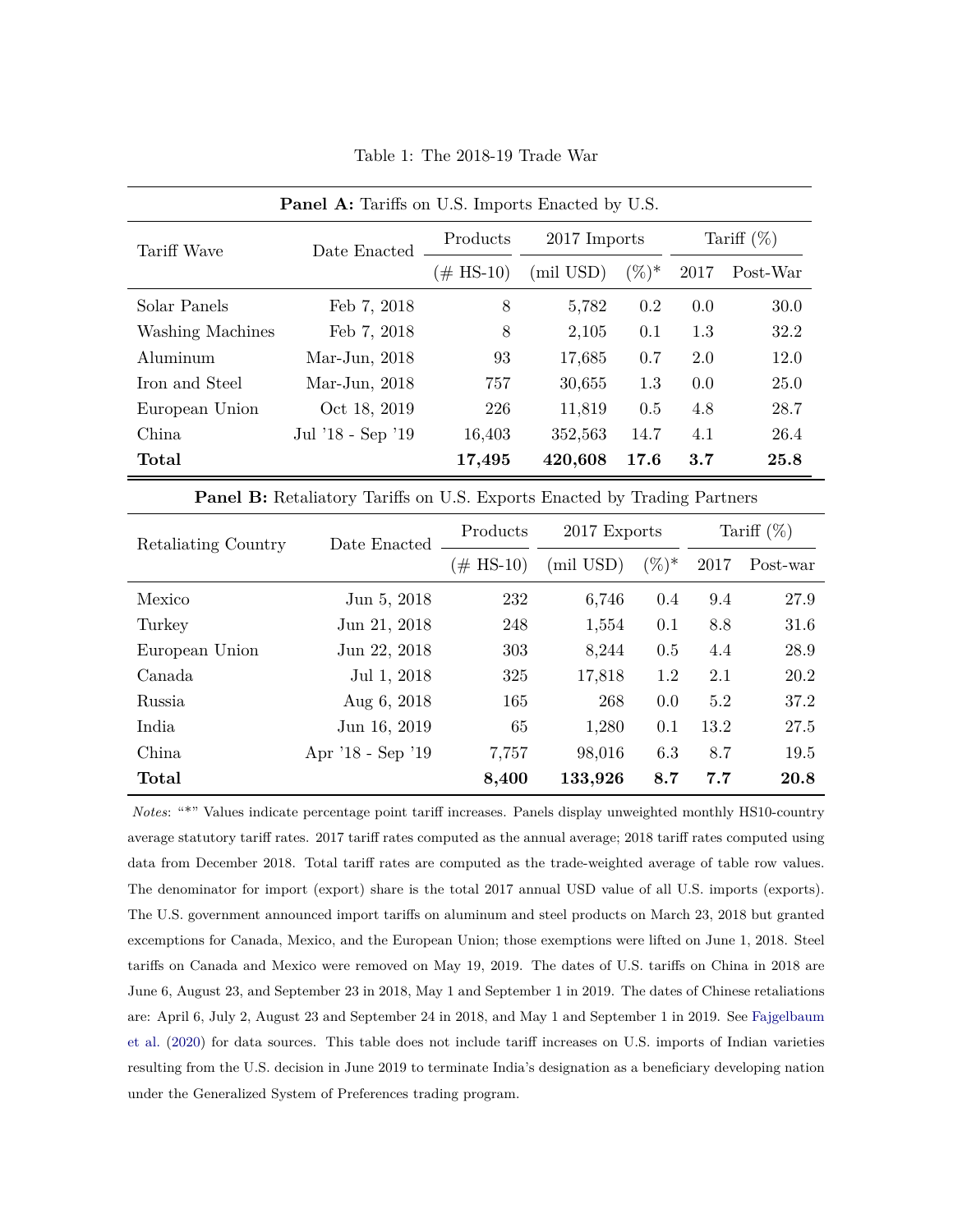

<span id="page-3-0"></span>

*Notes*: Figure plots event time dummies for targeted varieties relative to untargeted varieties. Regressions include countryproduct, product-time, and country-time fixed effects. Standard errors clustered by country and HS-8. Event periods before -6 are dropped, and event periods >=12 are binned. Error bars show 95% confidence intervals. In Appendix B of [Fajgelbaum](#page-1-0) [et al.](#page-1-0) [\(2020\)](#page-1-0) we provide evidence that the temporary surge in imports during event period 2 reflects an anticipation response to additional tariff threats on a subset of Chinese varieties. Sample: Monthly variety-level import data from U.S. Census. Sample period is 2017:1 to 2019:9.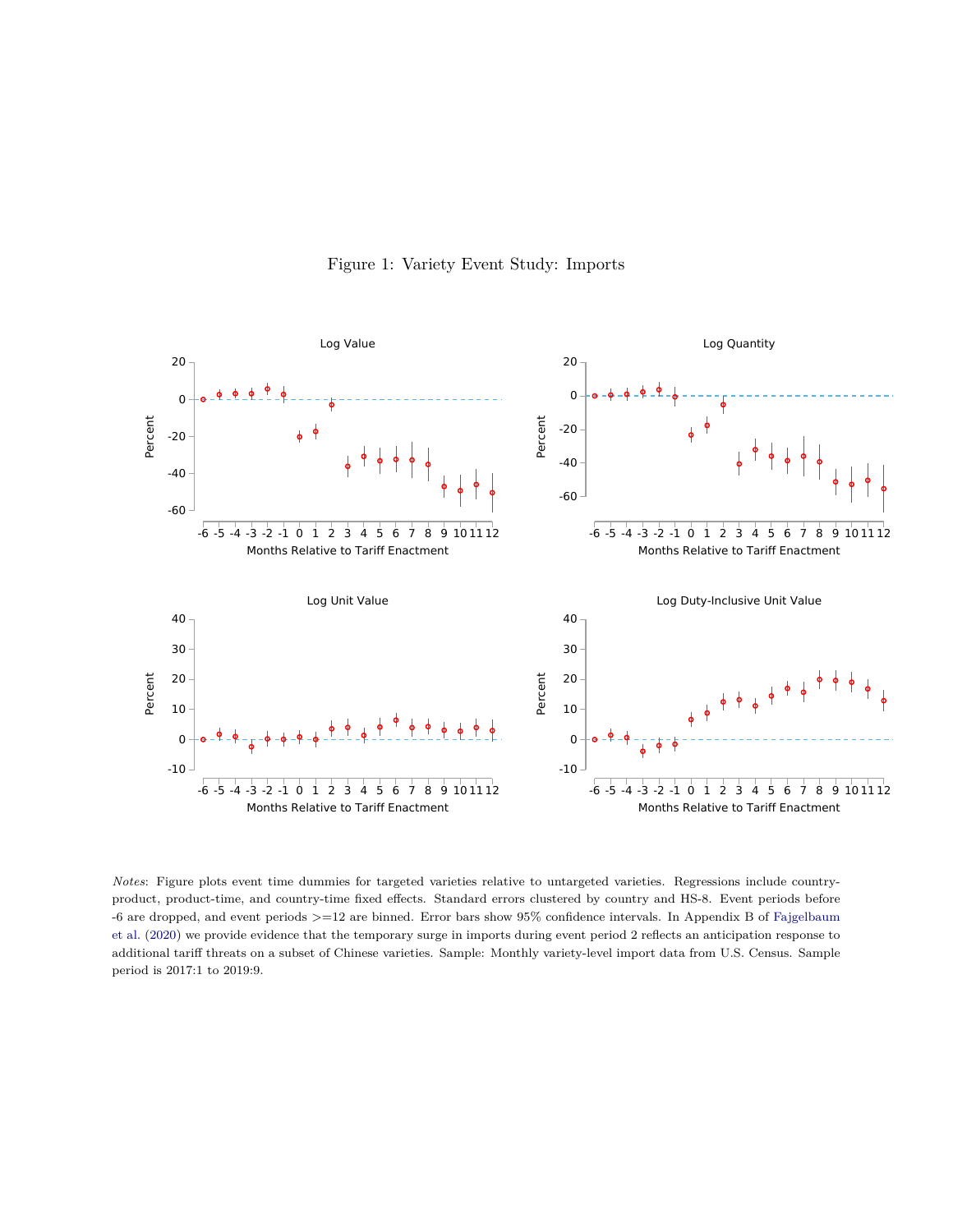

<span id="page-4-0"></span>

*Notes*: Figure plots event time dummies for targeted varieties relative to untargeted varieties. Regressions include countryproduct, product-time, and country-time fixed effects. Standard errors clustered by country and HS-6. Event periods before -6 are dropped, and event periods >=12 are binned. Error bars show 95% confidence intervals. Sample: Monthly variety-level export data from U.S. Census. Sample period is 2017:1 to 2019:9..